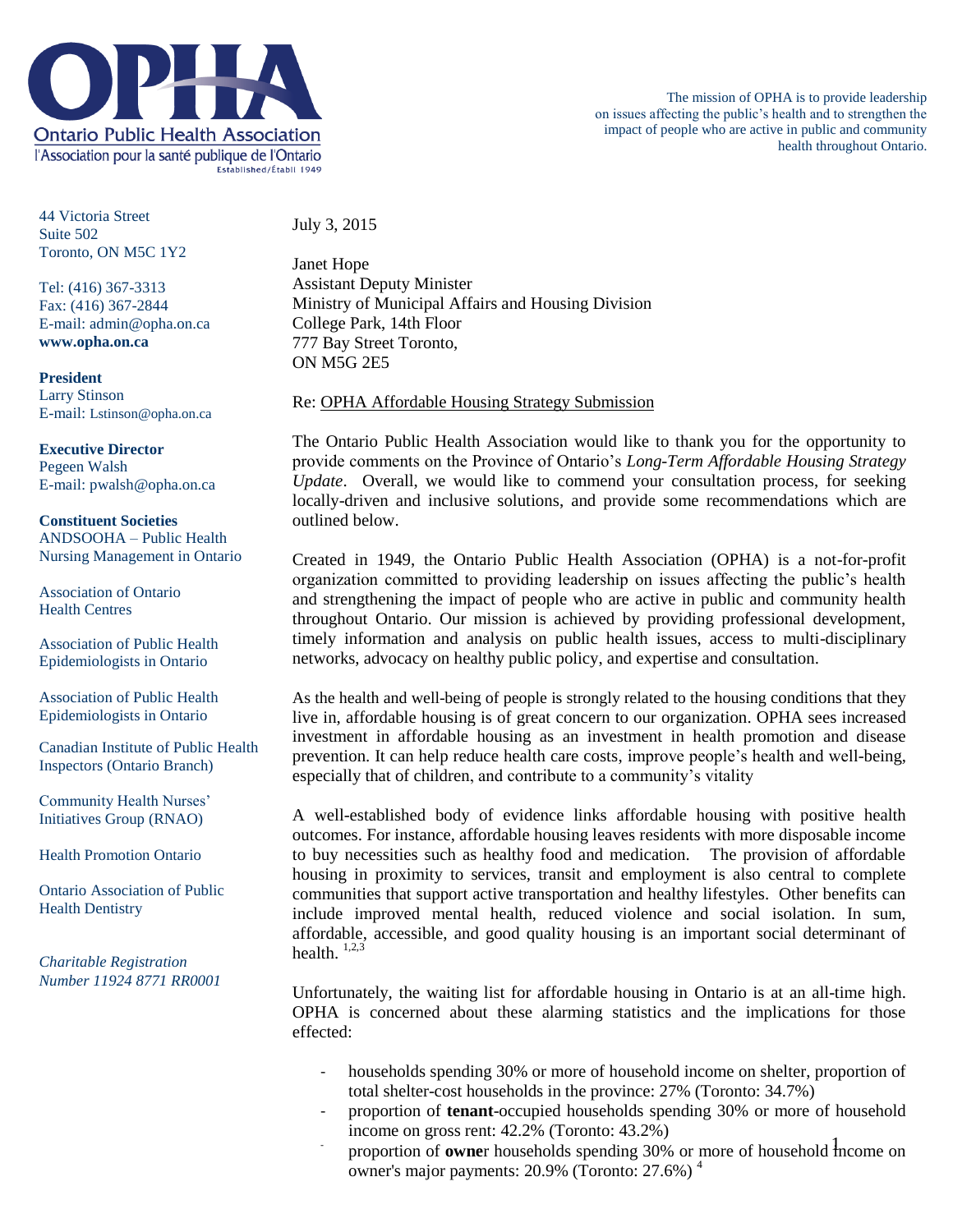In Toronto, for example, as demonstrated in the report *[Poverty by Postal Code 2](http://www.unitedwaytoronto.com/research-and-reports)* (2011) by United Way Toronto<sup>5</sup> and from Dr. David Hulchanski's findings in *The Three Cities within*  $Toronto (2010)$  $Toronto (2010)$  $Toronto (2010)$  report<sup>6</sup>, Torontonians are experiencing decreasing access to affordable housing,</u> deterioration in the housing stock and growing geographic polarization, whereby people living on low incomes are increasingly pushed to the peripheries of the city in their efforts to find affordable housing.

Rural Ontario presents different challenges. The proportion of households experiencing affordability challenges<sup>7</sup> in Elgin county, for instance, is 19% of owners and 42% of renters, which amounts to a worrisome 7,000 households (out of just over 30,000) experiencing housing affordability issues in that county alone<sup>8</sup>. In Northern Ontario, the condition of housing stock is a major concern. Demolitions serve to eliminate dwellings that are beyond repair. The net increase in new units being built is not on pace to address the housing needs of Northern Ontario. In the far North, dilapidated and crowded housing contributes to the high rates of both chronic and communicable disease, such as tuberculosis. Part of the problem is the high cost of building and maintenance of homes in the North, which contributes to the disproportionate representation of First Nation populations facing inadequate housing $9$ .

In response, we would like to provide the following recommendations:

- 1. **Require high growth neighbourhoods to include housing that is affordable to people living on a low-income**. In areas of rapid development, **introduce inclusionary zoning** as a policy tool to make more affordable housing available. Inclusionary housing can thus be used as a tool to slow down and reverse housing segregation in the major metropolitan areas. Currently the Planning Act does not provide the required legal authority for municipalities in Ontario to mandate inclusionary affordable housing policies.
- 2. **Work with other Ministries to create a province-wide tax incentive mechanism** to encourage specific types of affordable housing construction. Province-wide yet adaptable solutions are needed to increase the pool of adequate and affordable housing. **We recommend the re-infusion of funding**, to be managed peripherally, depending on need. In addition, in fiscally restrained situations, we recognize that partnerships with private or cooperative agencies can also be fruitful. Some jurisdictions use mechanisms for developers to seek tax breaks through harmonized regional incentives. For example, Qualified Allocation Plans  $(QAPs)^{10}$  permit most states in the United States to promote the development of specific types of housing, which can be adjusted as needs change (e,g. for senior housing, housing in specific geographic areas etc.).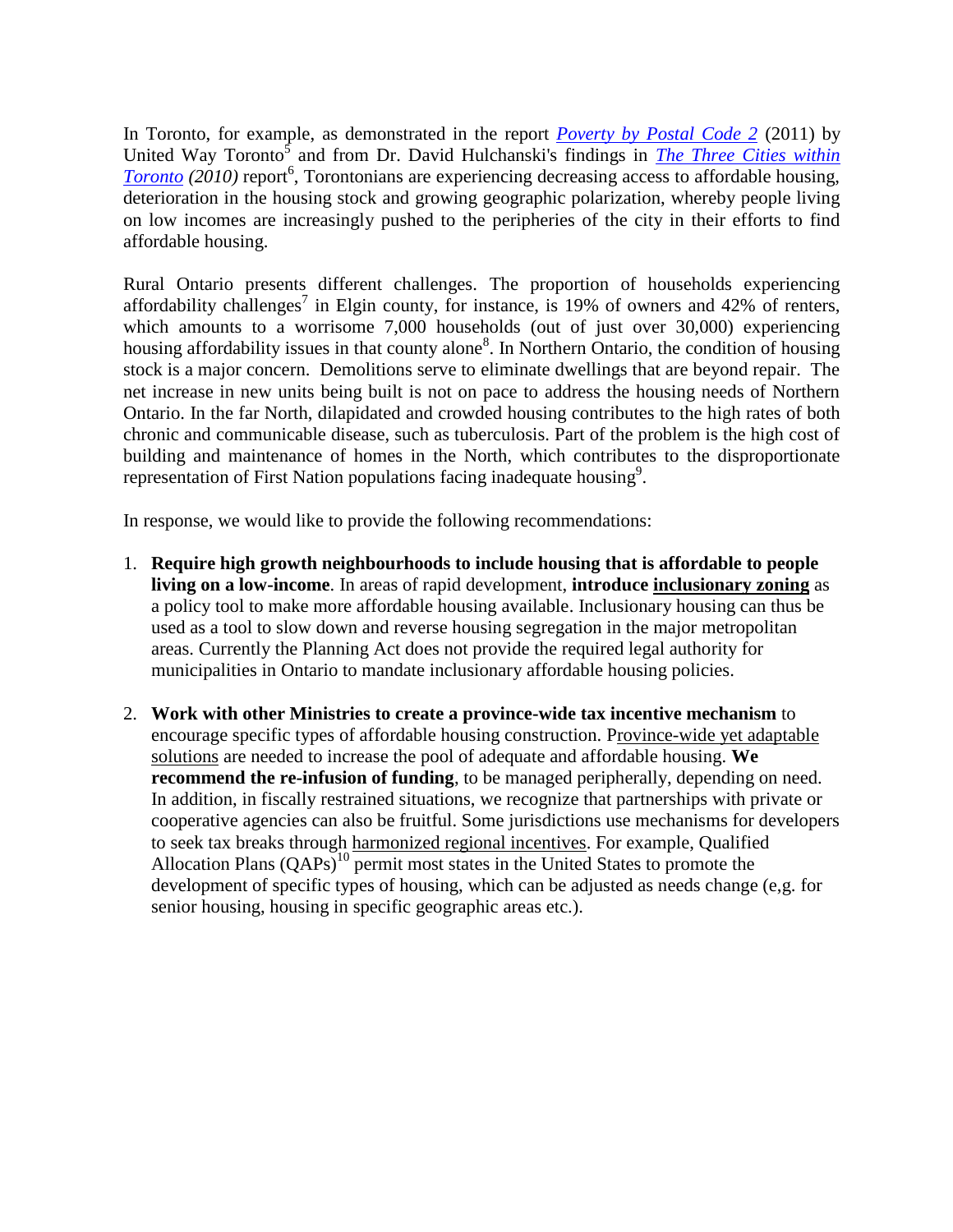- 3. Tackling affordability in isolation is not enough. **Require provincial legislative tools to consistently take into consideration these proven approaches** to the built environment:
	- increase density through mix of uses (e.g. retail, housing, parks etc.) in neighbourhoods-this helps create complete communities;
	- strengthen community infrastructure including public transit, infrastructure for active transportation (walking, cycling), recreational public spaces, green space, and access to affordable, nutritious food;
	- consider climate change related issues that would impact indoor air quality (e.g. thermal comfort during extreme heat. Currently there is no requirement to provide cooling to tenants during hot weather);
	- provide municipalities with the authority (through the Planning Act) to use locally generated funds through the development approval process to be directed to improve housing quality in low-income housing units;
	- provide safe public spaces and building amenities to encourage social gathering and a sense of community.
	- 4. The maintenance and upkeep of existing rental units is a major concern throughout the province and we support the Ontario Municipal Social Services Association Service Managers Housing Network's recent **call for Service Managers** to start playing a more key role in addressing housing need in their communities and specifically, **to build**  sustainability in the housing system<sup>11</sup>.
	- 5. We urge the Ministry to **take a health equity lens and multi-sectoral approach to**  monitor and evaluate progress<sup>12</sup>. The following interrelated indicators should all be considered, and opportunities for vulnerable groups should be compared to the mean when evaluating the impact of a new policy:
		- how affordable housing buildings and the neighbourhood support physical activity, social cohesion and mobility. Infrastructure in the neighbourhood for active transportation should be measured;
		- play opportunities for children and access to affordable day care and programs such as swimming lessons and other recreation/active lifestyle opportunities; and
		- local employment opportunities and public transit / active transportation access to employment outside the community.
	- 6. Finally, research is pointing to the need for a **new definition of affordable housing that incorporates transportation costs,** thereby recognizing that cheaper accommodation is not necessarily affordable if it has high operating or transportation expenses. As mentioned, poor households are increasingly being forced into service-and transit-poor areas throughout the province. We therefore support a new definition of affordable housing that takes this into account - one where households spending more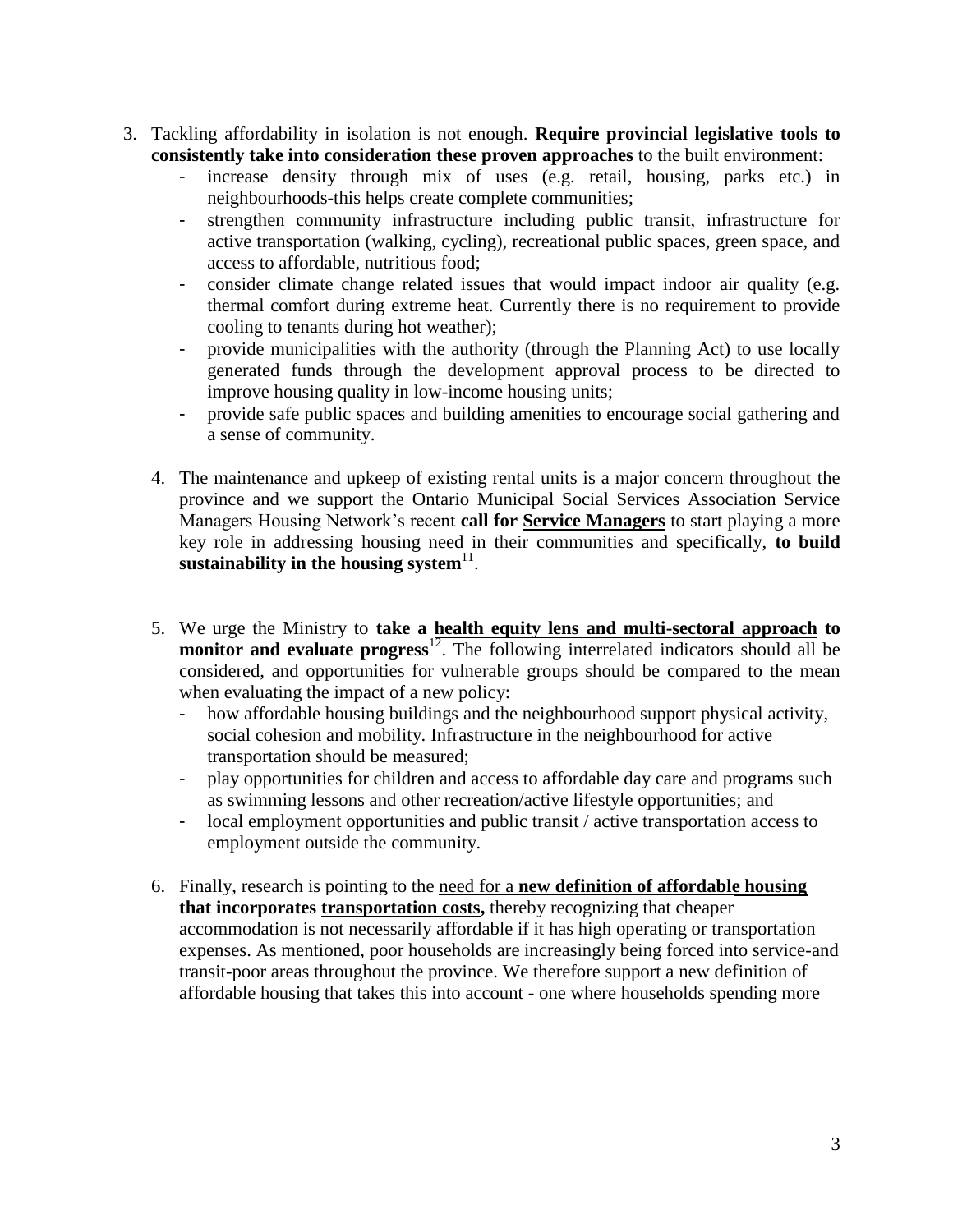than 45% of their budgets on housing and transport *combined* are considered at risk<sup>13</sup>. We believe this new measure will better guide healthy public policy, moving forward.

Thank you for considering our comments and recommendations. We would welcome the opportunity to a meet with ministry officials to discuss these recommendations in more detail.

Yours sincerely,

P. Wash

Pegeen Walsh Executive Director

**\_\_\_\_\_\_\_\_\_\_\_\_\_\_\_**

## **References**

- 1. Kathryn MacKay, & John Wellner. (2013). Housing and health: OMA calls for urgent government action, housing-supportive policies to improve health outcomes of vulnerable populations. Ontario Medical Review, (July/August). Retrieved from [https://www.oma.org/Resources/Documents/Housing\\_Health\\_Aug2013.pdf](https://www.oma.org/Resources/Documents/Housing_Health_Aug2013.pdf)
- 2. BC Provincial Health Services Authority. (2014). Healthy Built Environment Linkages a Toolkit for Design, Planning and Health. Retrieved from [http://www.phsa.ca/NR/rdonlyres/4F760D04-827A-409D-90DA-](http://www.phsa.ca/NR/rdonlyres/4F760D04-827A-409D-90DA-2C3598024E8E/69564/LinkagesToolkitFINALApril8_2014_FULL.pdf)[2C3598024E8E/69564/LinkagesToolkitFINALApril8\\_2014\\_FULL.pdf](http://www.phsa.ca/NR/rdonlyres/4F760D04-827A-409D-90DA-2C3598024E8E/69564/LinkagesToolkitFINALApril8_2014_FULL.pdf)
- 3. Ontario Public Health Association. (2014). Resolution # 1 Position Statement on Applying a Health Equity Lens (Submitted by the Association of Local Public Health Agencies - Ontario Public Health Association ( alPHa - OPHA ) Health Equity Working Group). Retrieved from [http://www.opha.on.ca/getmedia/e19faab2-52d0-4aae-bde8-e4d9364aab3f/OPHA-Position-](http://www.opha.on.ca/getmedia/e19faab2-52d0-4aae-bde8-e4d9364aab3f/OPHA-Position-Statement-Applying-a-Health-Equity-Lens.pdf.aspx?ext=.pdf)[Statement-Applying-a-Health-Equity-Lens.pdf.aspx?ext=.pdf](http://www.opha.on.ca/getmedia/e19faab2-52d0-4aae-bde8-e4d9364aab3f/OPHA-Position-Statement-Applying-a-Health-Equity-Lens.pdf.aspx?ext=.pdf)
- 4. *Statistics Canada. Table 109-0401 - National Household Survey indicator profile, Canada, provinces, territories, health regions (2014 boundaries) and peer groups, every 5 years (number unless otherwise noted), CANSIM (database). (accessed: 2015- 06-22)*
- 5. <http://www.unitedwaytoronto.com/document.doc?id=89>
- 6. [http://www.urbancentre.utoronto.ca/pdfs/curp/tnrn/Three-Cities-Within-Toronto-2010-](http://www.urbancentre.utoronto.ca/pdfs/curp/tnrn/Three-Cities-Within-Toronto-2010-Final.pdf) [Final.pdf](http://www.urbancentre.utoronto.ca/pdfs/curp/tnrn/Three-Cities-Within-Toronto-2010-Final.pdf)